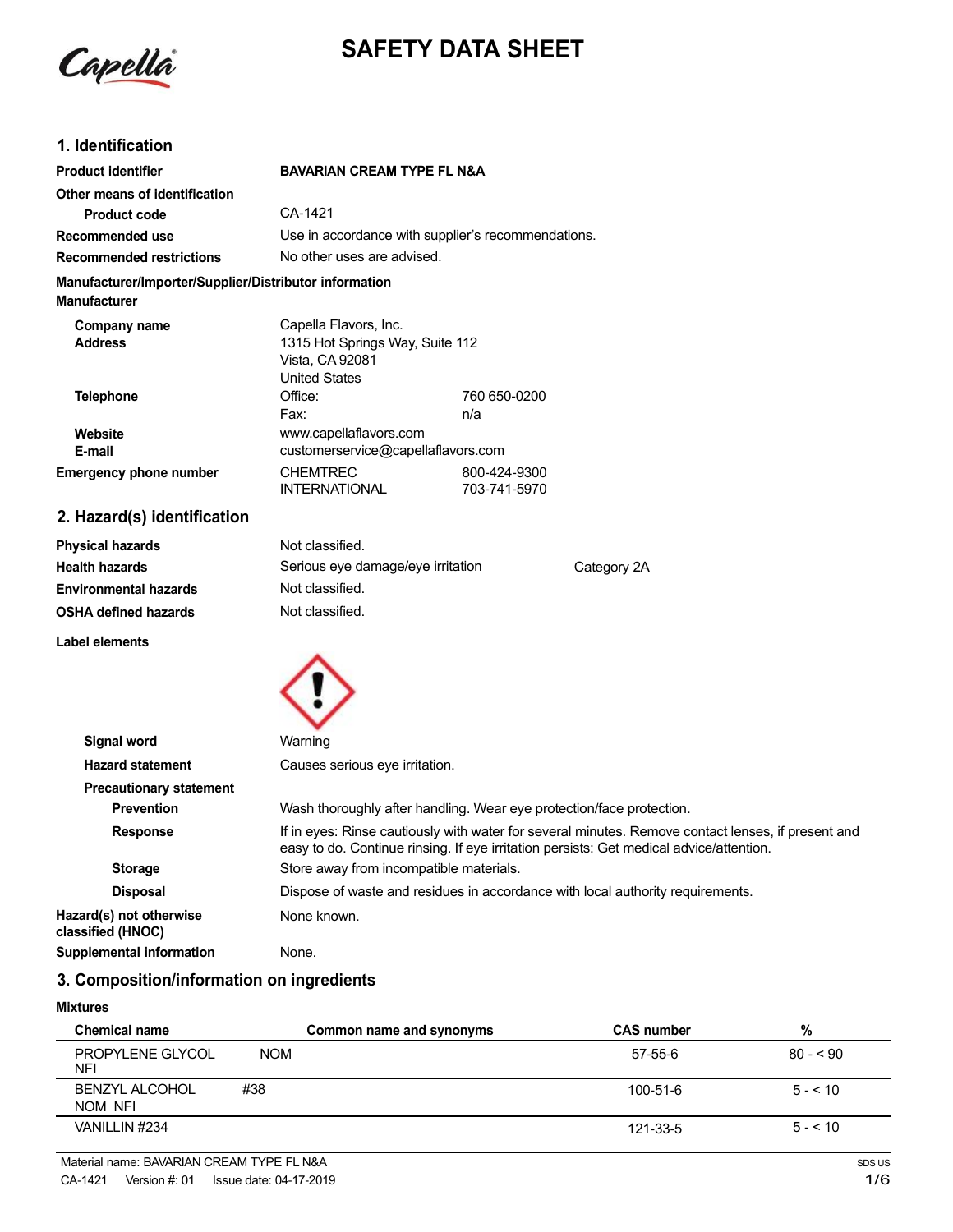| <b>Chemical name</b>                     | Common name and synonyms | <b>CAS number</b> | %       |
|------------------------------------------|--------------------------|-------------------|---------|
| TRADE SECRET*                            |                          | Proprietary*      | 1-<3    |
| TRADE SECRET*                            |                          | Proprietary*      | 1-<3    |
| Other components below reportable levels |                          |                   | $1 - 3$ |

\*Designates that a specific chemical identity and/or percentage of composition has been withheld as a trade secret.

| 4. First-aid measures                                                        |                                                                                                                                                                                                                                                                                                                                                                                                                                        |
|------------------------------------------------------------------------------|----------------------------------------------------------------------------------------------------------------------------------------------------------------------------------------------------------------------------------------------------------------------------------------------------------------------------------------------------------------------------------------------------------------------------------------|
| <b>Inhalation</b>                                                            | Move to fresh air. Call a physician if symptoms develop or persist.                                                                                                                                                                                                                                                                                                                                                                    |
| <b>Skin contact</b>                                                          | Wash off with soap and water. Get medical attention if irritation develops and persists.                                                                                                                                                                                                                                                                                                                                               |
| Eye contact                                                                  | Immediately flush eyes with plenty of water for at least 15 minutes. Remove contact lenses, if<br>present and easy to do. Continue rinsing. If eye irritation persists: Get medical advice/attention.                                                                                                                                                                                                                                  |
| Ingestion                                                                    | Rinse mouth. Get medical attention if symptoms occur.                                                                                                                                                                                                                                                                                                                                                                                  |
| <b>Most important</b><br>symptoms/effects, acute and<br>delayed              | Severe eye irritation. Symptoms may include stinging, tearing, redness, swelling, and blurred<br>vision.                                                                                                                                                                                                                                                                                                                               |
| Indication of immediate<br>medical attention and special<br>treatment needed | Provide general supportive measures and treat symptomatically. Keep victim under observation.<br>Symptoms may be delayed.                                                                                                                                                                                                                                                                                                              |
| <b>General information</b>                                                   | Ensure that medical personnel are aware of the material(s) involved, and take precautions to<br>protect themselves.                                                                                                                                                                                                                                                                                                                    |
| 5. Fire-fighting measures                                                    |                                                                                                                                                                                                                                                                                                                                                                                                                                        |
| Suitable extinguishing media                                                 | Alcohol resistant foam. Powder. Carbon dioxide (CO2).                                                                                                                                                                                                                                                                                                                                                                                  |
| Unsuitable extinguishing<br>media                                            | Do not use water jet as an extinguisher, as this will spread the fire.                                                                                                                                                                                                                                                                                                                                                                 |
| Specific hazards arising from<br>the chemical                                | During fire, gases hazardous to health may be formed.                                                                                                                                                                                                                                                                                                                                                                                  |
| Special protective equipment<br>and precautions for firefighters             | Self-contained breathing apparatus and full protective clothing must be worn in case of fire.                                                                                                                                                                                                                                                                                                                                          |
| <b>Fire fighting</b><br>equipment/instructions                               | Move containers from fire area if you can do so without risk.                                                                                                                                                                                                                                                                                                                                                                          |
| <b>Specific methods</b>                                                      | Use standard firefighting procedures and consider the hazards of other involved materials.                                                                                                                                                                                                                                                                                                                                             |
| <b>General fire hazards</b>                                                  | No unusual fire or explosion hazards noted.                                                                                                                                                                                                                                                                                                                                                                                            |
| 6. Accidental release measures                                               |                                                                                                                                                                                                                                                                                                                                                                                                                                        |
| Personal precautions,<br>protective equipment and<br>emergency procedures    | Keep unnecessary personnel away. Keep people away from and upwind of spill/leak. Wear<br>appropriate protective equipment and clothing during clean-up. Do not touch damaged containers<br>or spilled material unless wearing appropriate protective clothing. Ensure adequate ventilation.<br>Local authorities should be advised if significant spillages cannot be contained. For personal<br>protection, see section 8 of the SDS. |

**Methods and materials for containment and cleaning up** Use water spray to reduce vapors or divert vapor cloud drift.

Large Spills: Stop the flow of material, if this is without risk. Dike the spilled material, where this is possible. Absorb in vermiculite, dry sand or earth and place into containers. Following product recovery, flush area with water.

Small Spills: Wipe up with absorbent material (e.g. cloth, fleece). Clean surface thoroughly to remove residual contamination.

Never return spills to original containers for re-use. For waste disposal, see section 13 of the SDS. Avoid discharge into drains, water courses or onto the ground.

## **Environmental precautions 7. Handling and storage**

**Precautions for safe handling**

**Conditions for safe storage, including any incompatibilities**

Avoid contact with eyes. Avoid prolonged exposure. Provide adequate ventilation. Wear appropriate personal protective equipment. Observe good industrial hygiene practices. Store in tightly closed container. Store away from incompatible materials (see Section 10 of the SDS).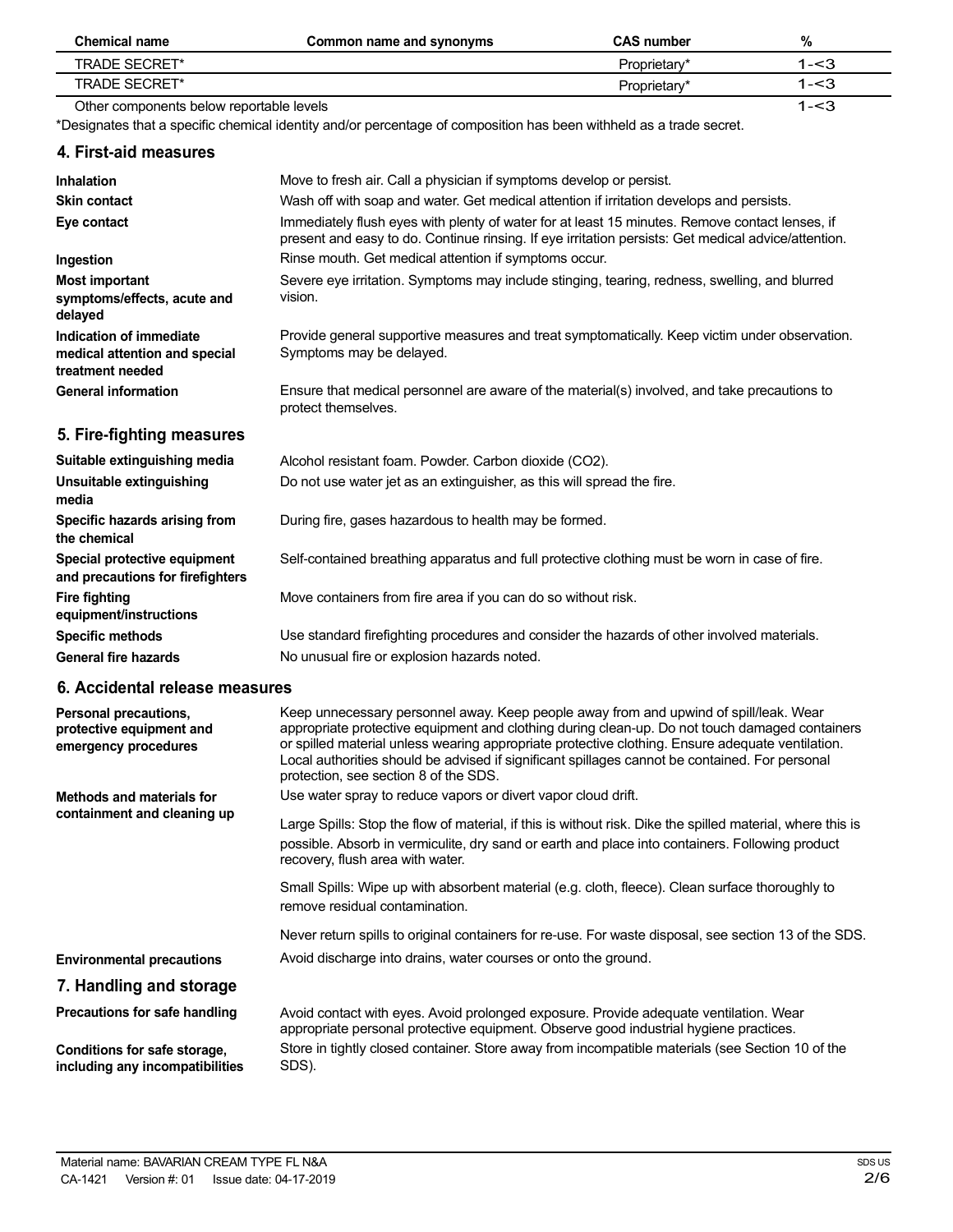# **8. Exposure controls/personal protection**

#### **Occupational exposure limits**

The following constituents are the only constituents of the product which have a PEL, TLV or other recommended exposure limit. At this time, the other constituents have no known exposure limits.

| US. Workplace Environmental Exposure Level (WEEL) Guides              |                                                                                                                                                                                                                                                                                                                                                                                             |                   |             |
|-----------------------------------------------------------------------|---------------------------------------------------------------------------------------------------------------------------------------------------------------------------------------------------------------------------------------------------------------------------------------------------------------------------------------------------------------------------------------------|-------------------|-------------|
| <b>Components</b>                                                     | <b>Type</b>                                                                                                                                                                                                                                                                                                                                                                                 | Value             | <b>Form</b> |
| <b>BENZYL ALCOHOL</b><br>#38 NOM NFI (CAS<br>$100 - 51 - 6$           | <b>TWA</b>                                                                                                                                                                                                                                                                                                                                                                                  | 44.2 mg/m3        |             |
|                                                                       |                                                                                                                                                                                                                                                                                                                                                                                             | 10 ppm            |             |
| PROPYLENE GLYCOL<br>NOM NFI (CAS 57-55-6)                             | <b>TWA</b>                                                                                                                                                                                                                                                                                                                                                                                  | $10 \text{ mg/m}$ | Aerosol.    |
| VANILLIN #234 (CAS<br>$121 - 33 - 5$                                  | <b>TWA</b>                                                                                                                                                                                                                                                                                                                                                                                  | 10 mg/m3          |             |
| <b>Biological limit values</b>                                        | No biological exposure limits noted for the ingredient(s).                                                                                                                                                                                                                                                                                                                                  |                   |             |
| Appropriate engineering<br>controls                                   | Good general ventilation should be used. Ventilation rates should be matched to conditions. If<br>applicable, use process enclosures, local exhaust ventilation, or other engineering controls to<br>maintain airborne levels below recommended exposure limits. If exposure limits have not been<br>established, maintain airborne levels to an acceptable level. Provide eyewash station. |                   |             |
| Individual protection measures, such as personal protective equipment |                                                                                                                                                                                                                                                                                                                                                                                             |                   |             |
| Eye/face protection                                                   | Wear safety glasses with side shields (or goggles).                                                                                                                                                                                                                                                                                                                                         |                   |             |
| <b>Skin protection</b>                                                |                                                                                                                                                                                                                                                                                                                                                                                             |                   |             |
| <b>Hand protection</b>                                                | Wear appropriate chemical resistant gloves.                                                                                                                                                                                                                                                                                                                                                 |                   |             |
| Other                                                                 | Wear suitable protective clothing.                                                                                                                                                                                                                                                                                                                                                          |                   |             |
| <b>Respiratory protection</b>                                         | In case of insufficient ventilation, wear suitable respiratory equipment.                                                                                                                                                                                                                                                                                                                   |                   |             |
| <b>Thermal hazards</b>                                                | Wear appropriate thermal protective clothing, when necessary.                                                                                                                                                                                                                                                                                                                               |                   |             |
| <b>General hygiene</b><br>considerations                              | Always observe good personal hygiene measures, such as washing after handling the material<br>and before eating, drinking, and/or smoking. Routinely wash work clothing and protective<br>equipment to remove contaminants.                                                                                                                                                                 |                   |             |

## **9. Physical and chemical properties**

| Appearance                                   |                                               |
|----------------------------------------------|-----------------------------------------------|
| <b>Physical state</b>                        | Liquid.                                       |
| Form                                         | Liquid.                                       |
| Color                                        | Not available.                                |
| Odor                                         | Not available.                                |
| Odor threshold                               | Not available.                                |
| рH                                           | Not available.                                |
| Melting point/freezing point                 | -74.2 $\degree$ F (-59 $\degree$ C) estimated |
| Initial boiling point and boiling<br>range   | 370.76 °F (188.2 °C) estimated                |
| <b>Flash point</b>                           | > 200.0 °F (> 93.3 °C) Closed Cup             |
| <b>Evaporation rate</b>                      | Not available.                                |
| Flammability (solid, gas)                    | Not applicable.                               |
| Upper/lower flammability or explosive limits |                                               |
| <b>Flammability limit - lower</b><br>$(\%)$  | Not available.                                |
| <b>Flammability limit - upper</b><br>(%)     | Not available.                                |
| Explosive limit - lower (%)                  | Not available.                                |
| Explosive limit - upper (%)                  | Not available.                                |
| Vapor pressure                               | 0.16 hPa estimated                            |
| Vapor density                                | Not available.                                |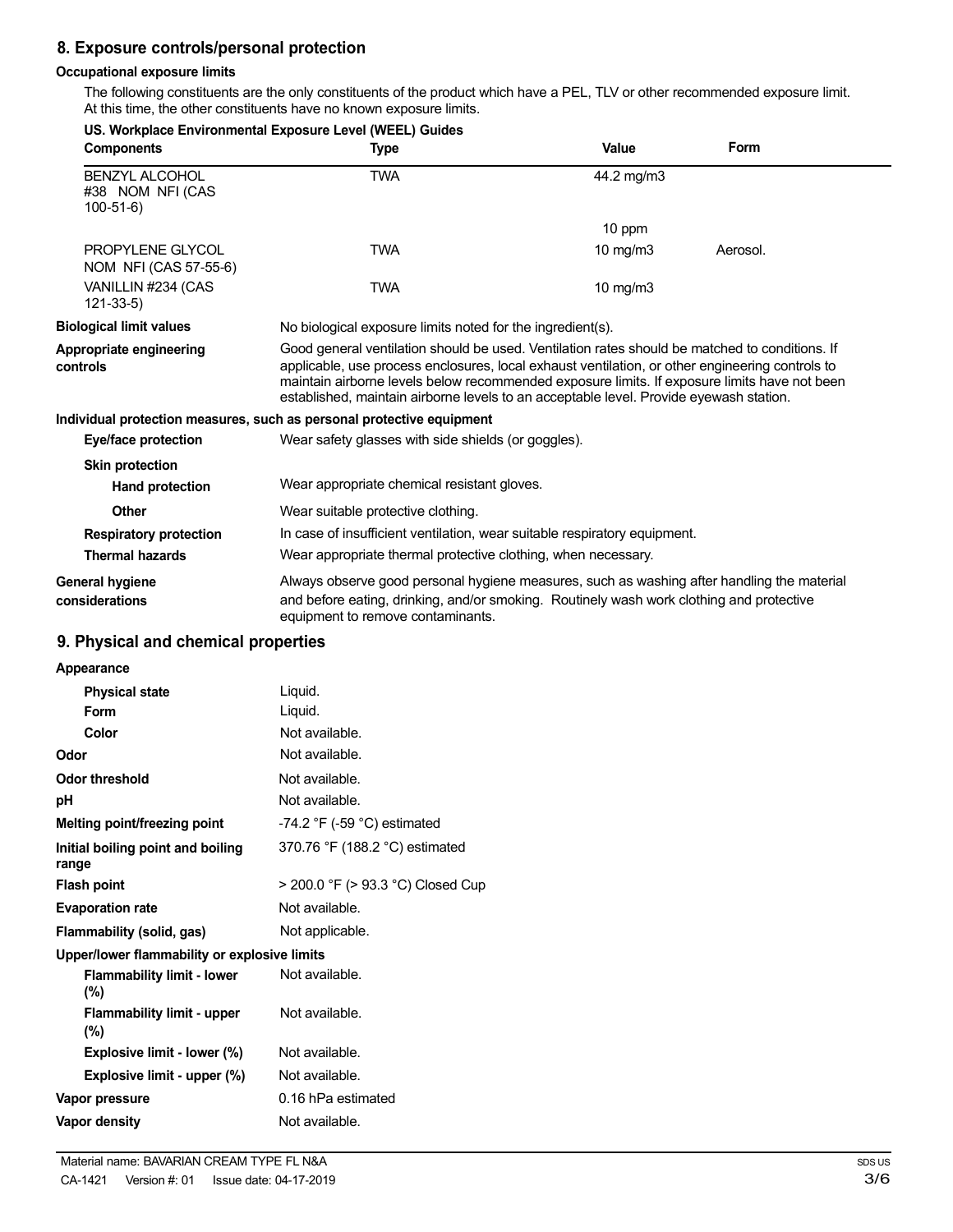| <b>Relative density</b>                           | Not available.                                                                                                                                                           |
|---------------------------------------------------|--------------------------------------------------------------------------------------------------------------------------------------------------------------------------|
| Solubility(ies)                                   |                                                                                                                                                                          |
| Solubility (water)                                | Not available.                                                                                                                                                           |
| <b>Partition coefficient</b><br>(n-octanol/water) | Not available.                                                                                                                                                           |
| <b>Auto-ignition temperature</b>                  | 700 °F (371.11 °C) estimated                                                                                                                                             |
| <b>Decomposition temperature</b>                  | Not available.                                                                                                                                                           |
| <b>Viscosity</b>                                  | Not available.                                                                                                                                                           |
| <b>Other information</b>                          |                                                                                                                                                                          |
| <b>Explosive properties</b>                       | Not explosive.                                                                                                                                                           |
| <b>Flammability class</b>                         | Combustible IIIB estimated                                                                                                                                               |
| <b>Oxidizing properties</b>                       | Not oxidizing.                                                                                                                                                           |
| <b>Refractive index</b>                           | 1.4353 - 1.4653                                                                                                                                                          |
| <b>Specific gravity</b>                           | $1.03 - 1.06$                                                                                                                                                            |
| 10. Stability and reactivity                      |                                                                                                                                                                          |
| <b>Reactivity</b>                                 | The product is stable and non-reactive under normal conditions of use, storage and transport.                                                                            |
| <b>Chemical stability</b>                         | Material is stable under normal conditions.                                                                                                                              |
| <b>Possibility of hazardous</b><br>reactions      | No dangerous reaction known under conditions of normal use.                                                                                                              |
| <b>Conditions to avoid</b>                        | Keep away from heat, hot surfaces, sparks, open flames and other ignition sources. Avoid<br>temperatures exceeding the flash point. Contact with incompatible materials. |
| Incompatible materials                            | Strong oxidizing agents.                                                                                                                                                 |
| <b>Hazardous decomposition</b><br>products        | No hazardous decomposition products are known.                                                                                                                           |

## **11. Toxicological information**

### **Information on likely routes of exposure**

| <b>Inhalation</b>                                                                  | Prolonged inhalation may be harmful.                                                                     |
|------------------------------------------------------------------------------------|----------------------------------------------------------------------------------------------------------|
| <b>Skin contact</b>                                                                | No adverse effects due to skin contact are expected.                                                     |
| Eye contact                                                                        | Causes serious eye irritation.                                                                           |
| Ingestion                                                                          | Expected to be a low ingestion hazard.                                                                   |
| Symptoms related to the<br>physical, chemical and<br>toxicological characteristics | Severe eye irritation. Symptoms may include stinging, tearing, redness, swelling, and blurred<br>vision. |

#### **Information on toxicological effects**

| <b>Acute toxicity</b>                       |                                                               |                                                                                          |
|---------------------------------------------|---------------------------------------------------------------|------------------------------------------------------------------------------------------|
| <b>Components</b>                           | <b>Species</b>                                                | <b>Test Results</b>                                                                      |
| <b>BENZYL ALCOHOL</b>                       | #38 NOM NFI (CAS 100-51-6)                                    |                                                                                          |
| Acute                                       |                                                               |                                                                                          |
| Oral                                        |                                                               |                                                                                          |
| LD50                                        | Rat                                                           | 1230 - 3100 mg/kg                                                                        |
| Skin corrosion/irritation                   |                                                               | Prolonged skin contact may cause temporary irritation.                                   |
| Serious eye damage/eye<br><i>irritation</i> | Causes serious eye irritation.                                |                                                                                          |
| Respiratory or skin sensitization           |                                                               |                                                                                          |
| <b>Respiratory sensitization</b>            | Not a respiratory sensitizer.                                 |                                                                                          |
| <b>Skin sensitization</b>                   |                                                               | This product is not expected to cause skin sensitization.                                |
| Germ cell mutagenicity                      | mutagenic or genotoxic.                                       | No data available to indicate product or any components present at greater than 0.1% are |
| Carcinogenicity                             | Not classifiable as to carcinogenicity to humans.             |                                                                                          |
|                                             | <b>IARC Monographs. Overall Evaluation of Carcinogenicity</b> |                                                                                          |
| Not listed.                                 |                                                               |                                                                                          |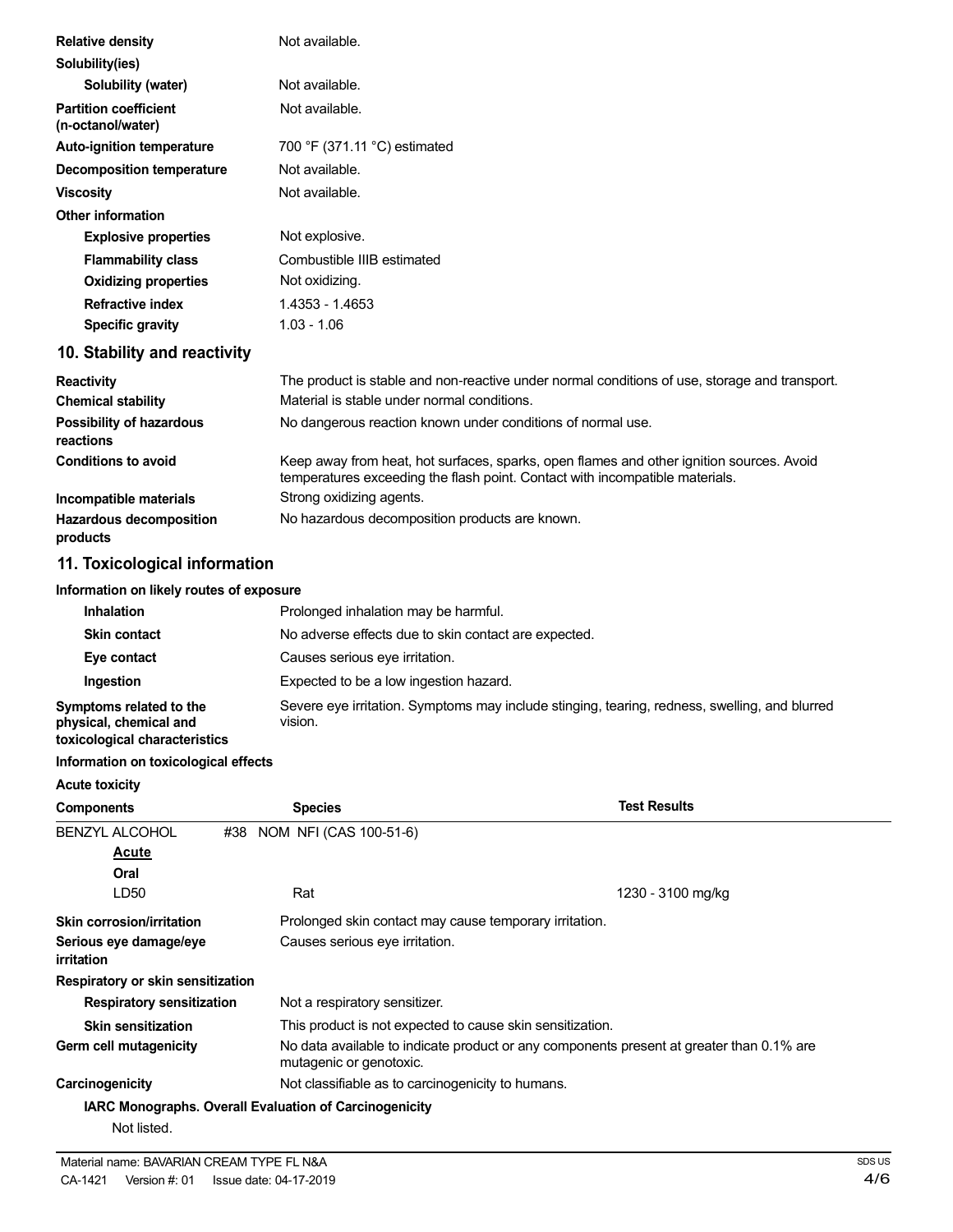| Not regulated.                                                                                                                                                             | OSHA Specifically Regulated Substances (29 CFR 1910.1001-1052)<br>US. National Toxicology Program (NTP) Report on Carcinogens                                                                                          |  |
|----------------------------------------------------------------------------------------------------------------------------------------------------------------------------|------------------------------------------------------------------------------------------------------------------------------------------------------------------------------------------------------------------------|--|
| Not listed.                                                                                                                                                                |                                                                                                                                                                                                                        |  |
| <b>Reproductive toxicity</b>                                                                                                                                               | This product is not expected to cause reproductive or developmental effects.                                                                                                                                           |  |
| Specific target organ toxicity -<br>single exposure                                                                                                                        | Not classified.                                                                                                                                                                                                        |  |
| Specific target organ toxicity -<br>repeated exposure                                                                                                                      | Not classified.                                                                                                                                                                                                        |  |
| <b>Aspiration hazard</b>                                                                                                                                                   | Not an aspiration hazard.                                                                                                                                                                                              |  |
| <b>Chronic effects</b>                                                                                                                                                     | Prolonged inhalation may be harmful.                                                                                                                                                                                   |  |
| 12. Ecological information                                                                                                                                                 |                                                                                                                                                                                                                        |  |
| <b>Ecotoxicity</b>                                                                                                                                                         | The product is not classified as environmentally hazardous. However, this does not exclude the<br>possibility that large or frequent spills can have a harmful or damaging effect on the environment.                  |  |
| Persistence and degradability                                                                                                                                              | No data is available on the degradability of any ingredients in the mixture.                                                                                                                                           |  |
| <b>Bioaccumulative potential</b><br>Partition coefficient n-octanol / water (log Kow)<br><b>BENZYL ALCOHOL</b><br>PROPYLENE GLYCOL<br><b>TRADE SECRET</b><br>VANILLIN #234 | #38 NOM NFI<br>1.1<br>$-0.92$<br>NOM NFI<br>1.61<br>1.37                                                                                                                                                               |  |
| <b>Mobility in soil</b>                                                                                                                                                    | No data available.                                                                                                                                                                                                     |  |
| Other adverse effects                                                                                                                                                      | No other adverse environmental effects (e.g. ozone depletion, photochemical ozone creation<br>potential, endocrine disruption, global warming potential) are expected from this component.                             |  |
| 13. Disposal considerations                                                                                                                                                |                                                                                                                                                                                                                        |  |
| <b>Disposal instructions</b>                                                                                                                                               | Collect and reclaim or dispose in sealed containers at licensed waste disposal site. Dispose of<br>contents/container in accordance with local/regional/national/international regulations.                            |  |
| <b>Local disposal regulations</b>                                                                                                                                          | Dispose in accordance with all applicable regulations.                                                                                                                                                                 |  |
| Hazardous waste code                                                                                                                                                       | The waste code should be assigned in discussion between the user, the producer and the waste<br>disposal company.                                                                                                      |  |
| Waste from residues / unused<br>products                                                                                                                                   | Dispose of in accordance with local regulations. Empty containers or liners may retain some<br>product residues. This material and its container must be disposed of in a safe manner (see:<br>Disposal instructions). |  |
| <b>Contaminated packaging</b>                                                                                                                                              | Since emptied containers may retain product residue, follow label warnings even after container is<br>emptied. Empty containers should be taken to an approved waste handling site for recycling or<br>disposal.       |  |
| 14. Transport information                                                                                                                                                  |                                                                                                                                                                                                                        |  |
| DOT                                                                                                                                                                        |                                                                                                                                                                                                                        |  |
| Not regulated as dangerous goods.<br><b>IATA</b>                                                                                                                           |                                                                                                                                                                                                                        |  |
| Not regulated as dangerous goods.<br><b>IMDG</b>                                                                                                                           |                                                                                                                                                                                                                        |  |
| Not regulated as dangerous goods.                                                                                                                                          |                                                                                                                                                                                                                        |  |
| Transport in bulk according to<br>Annex II of MARPOL 73/78 and<br>the IBC Code                                                                                             | Not established.                                                                                                                                                                                                       |  |
| 15. Regulatory information                                                                                                                                                 |                                                                                                                                                                                                                        |  |
| <b>US federal regulations</b>                                                                                                                                              | This product is a "Hazardous Chemical" as defined by the OSHA Hazard Communication<br>Standard, 29 CFR 1910.1200.                                                                                                      |  |
| <b>Toxic Substances Control Act (TSCA)</b>                                                                                                                                 |                                                                                                                                                                                                                        |  |
| Not regulated.                                                                                                                                                             | TSCA Section 12(b) Export Notification (40 CFR 707, Subpt. D)                                                                                                                                                          |  |
| <b>CERCLA Hazardous Substance List (40 CFR 302.4)</b><br>Not listed.                                                                                                       |                                                                                                                                                                                                                        |  |
|                                                                                                                                                                            |                                                                                                                                                                                                                        |  |
| Material name: BAVARIAN CREAM TYPE FL N&A                                                                                                                                  | S                                                                                                                                                                                                                      |  |